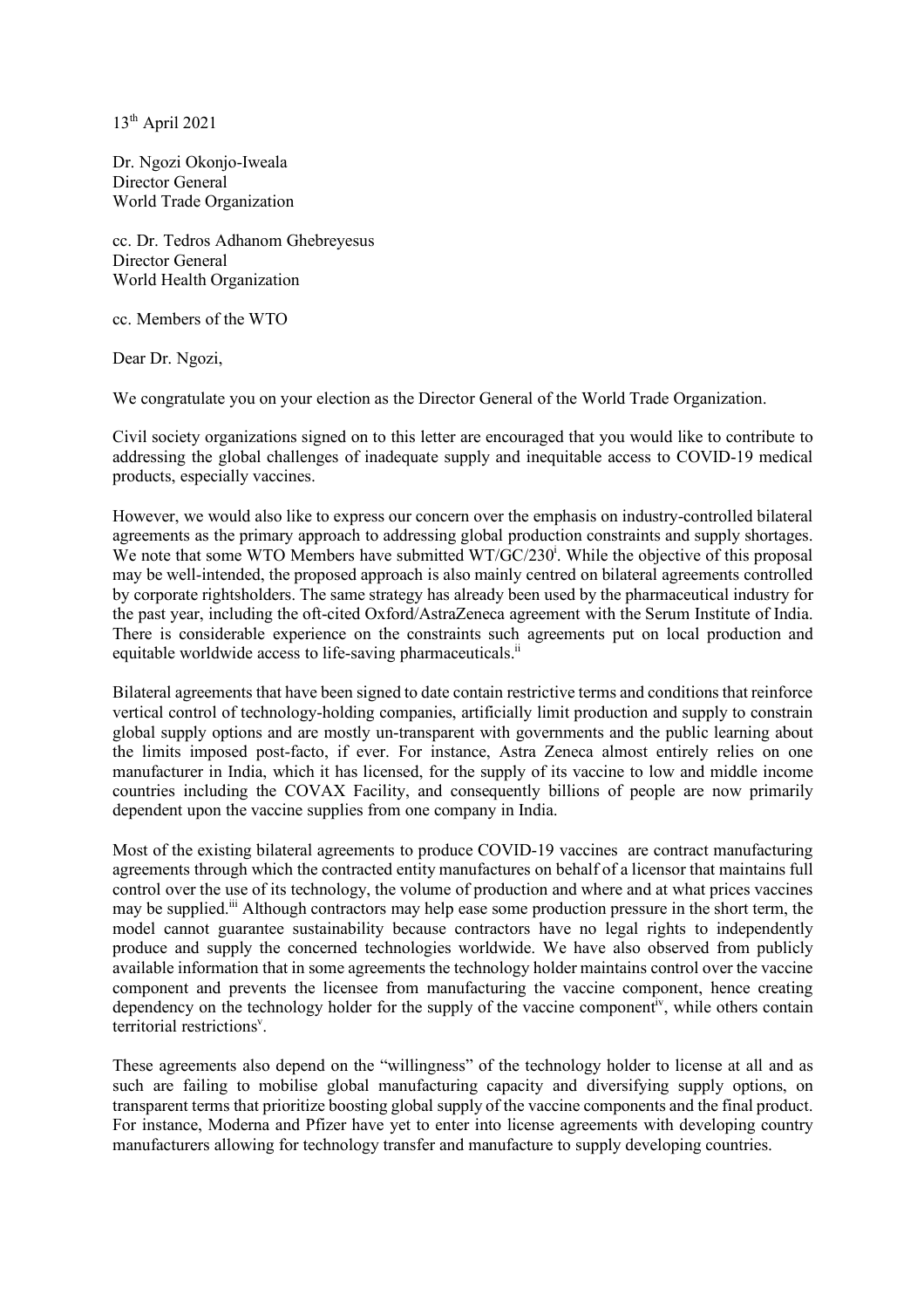We recall that early on in the pandemic the World Health Organization (WHO) launched the COVID-19-Technology Access Pool (C-TAP) initiative calling on pharmaceutical companies to commit to transparent non-exclusive global voluntary licensing. However, this initiative has been rejected by the global biopharmaceutical companies. The voluntary bilateral contracting approach is the preferred choice of pharmaceutical corporations holding the technology for it allows them to control production and supply to markets, which they consider lucrative for their future profits. An example of this expectation of future profits is Pfizer's stated intention to shift some production to manufacturing booster doses for rich countries even while some low and middle income countries have not had an initial vaccine and to raise its vaccine price to an estimate \$150-175 per dose in what it considers the post-acute-pandemic phase.<sup>vi</sup>

We understand your recent call, alongside other proposals, for a "Third Way" that entails once again appealing to pharmaceutical corporations to take voluntary actions. As elaborated above, we sincerely raise your attention to the inherent limitations of being dependent on corporations' voluntary measures that have been proven to be insufficient in this pandemic.

The world is in a state of a global health emergency, where societies, economies, and livelihoods worldwide are in a dire situation. And most pharmaceutical companies have benefitted from large amount of public funds invested in R&D, trials and spent on procurement, with little to no accountability and conditions attached to guarantee access. For instance, Pfizer and Moderna are expecting vaccine revenue of between \$15-30 billion in 2021.<sup>vii</sup> It is time to realize governments' core and collective responsibility to collaborate and address monopolies on technologies concretely.

We believe that the way forward should be to remove barriers towards the development, production and approval of vaccines, therapeutics and other medical technologies necessary for the prevention, containment and treatment of the COVID-19 pandemic, so that more manufacturers, especially from developing countries, may independently contribute to the global supply. Global supply should not be dependent on the purely commercial prerogatives and exclusive rights of pharmaceutical companies holding the technology. There is simply too much at stake. In the context of WTO, temporarily waiving relevant intellectual property rules that reinforce monopolies, is an important contribution that the WTO as a rule-based multilateral institution can make on this matter in the pandemic, alongside reaffirming and supporting the full use of existing public-health-safeguarding flexibilities of the TRIPs agreement. Voluntary licensing, if pursued, should treat vaccine as a global public good, be open and allow for transparent global non-exclusive licenses with worldwide coverage of supply, and left to the WHO that has established C-TAP for this purpose.

We look forward to further engagement and discussions on this matter.

## **Signatories (updated as at 14 April)**

## *Global*

- 1. Amnesty International
- 2. AVAC
- 3. Casa Generalizia della Societa del Sacro Cuore
- 4. Congregation De Notre-Dame
- 5. Congregation of the Mission
- 6. Development Alternatives with Women for a New Era (DAWN)
- 7. EqualHealth Global Campaign Against Racism
- 8. Fondation Eboko
- 9. Health Alliance International
- 10. Health Action International
- 11. Health GAP
- 12. IndustriALL Global Union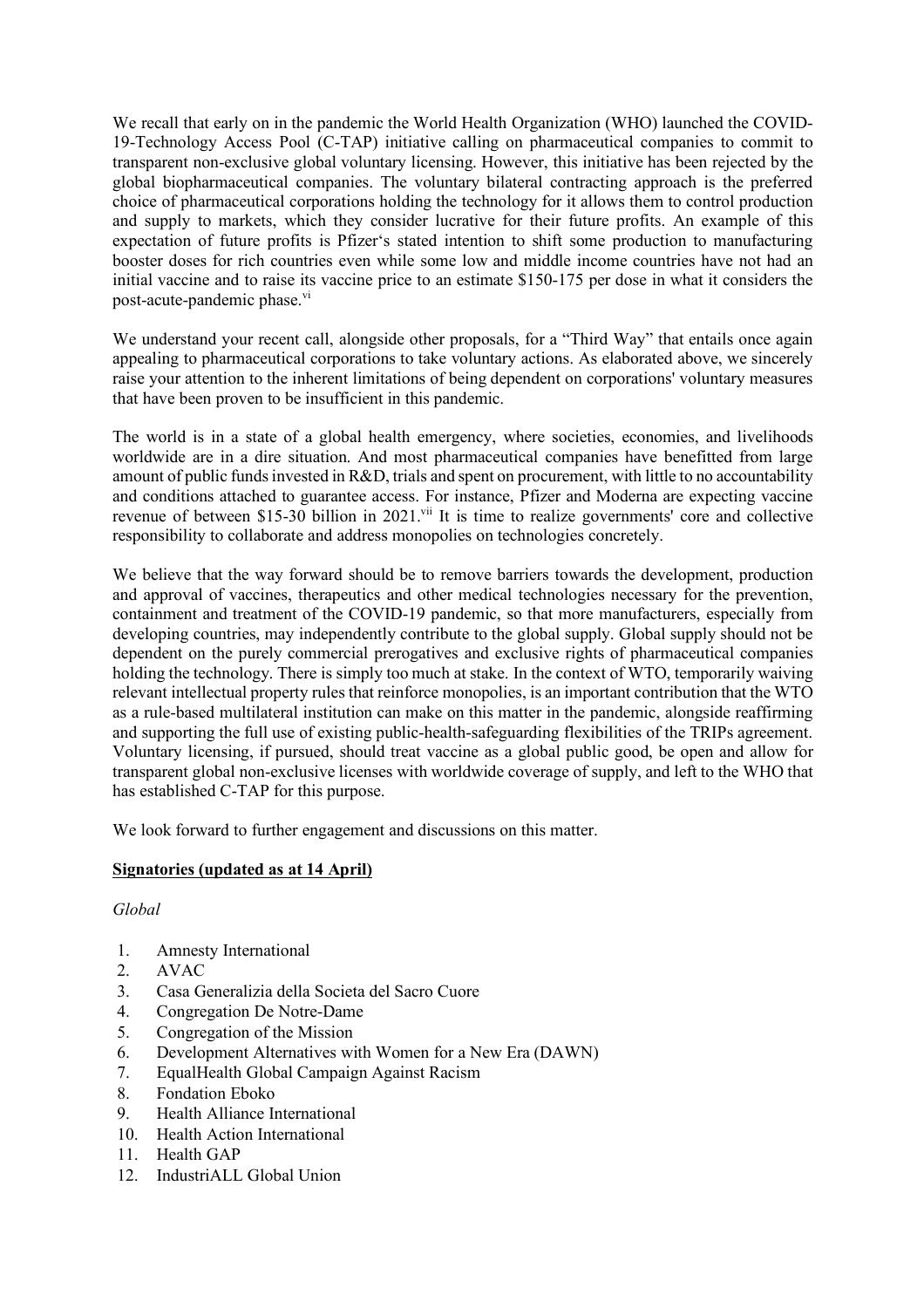- 13. International Network of Religious Leaders living with or personally affected by HIV and AIDS
- 14. International Presentation Association
- 15. International Treatment Preparedness Coalition (ITPC)
- 16. LDC Watch
- 17. Médecins du Monde
- 18. Médecins Sans Frontières (MSF) Access Campaign
- 19. Oxfam International
- 20. Passionists International
- 21. People's Vaccine Alliance
- 22. Reality of Aid Network
- 23. Regions Refocus
- 24. Sisters of Notre Dame de Namur
- 25. Social Justice and Ecology Secretariat, Society of Jesus
- 26. Social Watch
- 27. Society for international Development (SID)
- 28. Vaccine Advocacy Resource Group (VARG)
- 29. Yolse, Santé Publique et Innovation

## *Regional*

- 30. AIDS and Rights Alliance in Southern Africa (ARASA)
- 31. African Alliance
- 32. Arab NGO Network for Development (ANND)
- 33. Asia Pacific Network of People Living with HIV (APN+)
- 34. Asian Indigenous Women's Network (AIWN)
- 35. Corporate Europe Observatory
- 36. Focus on the Global South
- 37. Health Action International Asia Pacific
- 38. International Treatment Preparedness Coalition (ITPCru), (Eastern Europe & Central Asia)
- 39. International Treatment Preparedness Coalition Latin America and The Caribbean
- 40. International Treatment Preparedness Coalition ITPC-MENA, (Middle-East & North Africa)
- 41. Jesuitenmission Germany & Austria
- 42. Pacific Network on Globalisation
- 43. Project Organising Development Education and Research (PODER)
- 44. Red Latino Americana por el Acceso a Medicamentos (RedLAM)
- 45. South Asia Alliance for Poverty Eradication
- 46. Southern African Programme on Access to Medicines and Diagnostics
- 47. Third World Network-Africa (TWN-Africa)
- 48. Universities Allied for Essential Medicines Europe (UAEM)

## *National*

- 49. Access to Medicines Research Group, China
- 50. Acción Internacional para la Salud, Peru
- 51. Action against AIDS, Germany
- 52. ActionAid Australia
- 53. Active Citizens Movement, South Africa
- 54. Africa Europe Faith and Justice Network (AEFJN), Belgium
- 55. Africa Faith and Justice Network, United States
- 56. Africaine de Recherche et de Coopération pour l'Appui au Développement Endogène (ARCADE), Senegal
- 57. Africa Japan Forum, Japan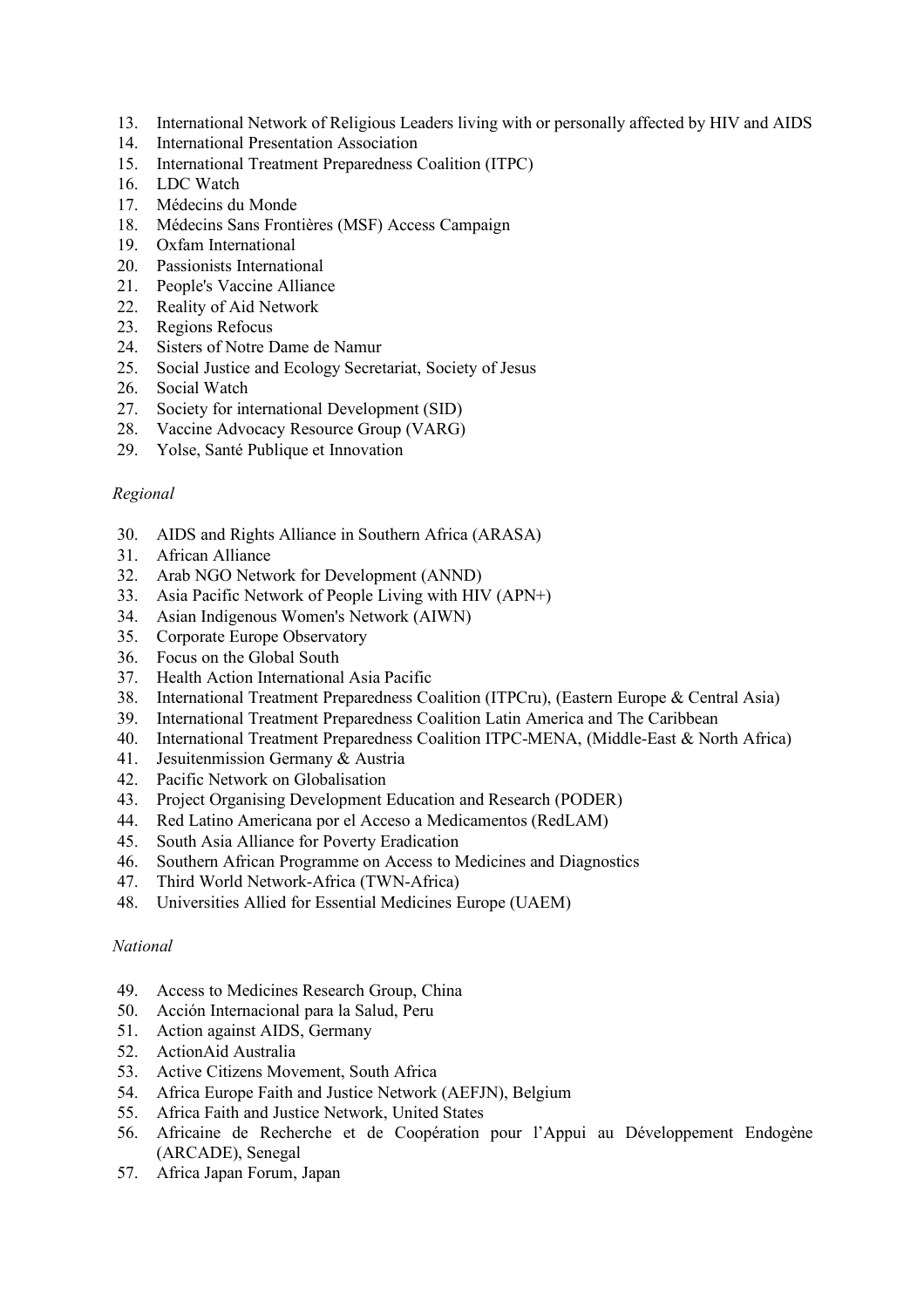- 58. Aid/Watch, Australia
- 59. Alboan Fundazioa, Spain
- 60. All India Drug Action Network, India
- 61. American Friends Services Committee, United States
- 62. Asian Health Institute, Japan
- 63. Asociación por un Acceso Justo al Medicamento, Spain
- 64. Association for International Development and Research in Sustainability, Malaysia
- 65. Association For Promotion Sustainable Development, India
- 66. Association Marocain des Droits Humains, Morocco
- 67. Association of Concerned Africa Scholars (USA), United States
- 68. Association of legal entities Association of harm reduction "Partner network", Kyrgyzstan
- 69. ATTAC Hungary Association, Hungary
- 70. Auckland Peace Action, New Zealand
- 71. Australian Arts Trust / Music Trust, Australia
- 72. Australian Council for International Development, Australia
- 73. Australian Council of Trade Unions, Australia
- 74. Australian Fair Trade and Investment Network, Australia
- 75. Balance Promoción para el Desarrollo y Juventud AC, Mexico
- 76. Balay Alternative Legal Advocates for Development in Mindanaw, Inc., Philippines
- 77. Belgian Lung and Tuberculosis Association, Belgium
- 78. Belong Aotearoa (Formerly known as Auckland Regional Migrant Services Charitable Trust ARMS), New Zealand
- 79. Both ENDS, The Netherlands
- 80. Brazilian Federation of Library Association and Institution FEBAB, Brazil
- 81. Brazilian Interdisciplinary Aids Association, Brazil
- 82. Bread for the World, Germany
- 83. Building Inclusive Society Tanzania Organization (BISTO), Tanzania
- 84. BUKO Pharma-Kampagne, Germany
- 85. Campaign for Access to Medicines-India
- 86. Canadian Centre for Policy Alternatives, Canada
- 87. Canadian Coalition for Global Health Research, Canada
- 88. Canadian Jesuits International (CJI), Canada
- 89. Canadian Society for International Health, Canada
- 90. Cancer Alliance, South Africa, South Africa
- 91. Cancer Patients Aid Association, India
- 92. Center for Accountability and Inclusive Development (CAAID), Nigeria
- 93. Center for International Policy, United States
- 94. Center for Peace Education and Community Development, Nigeria
- 95. Centre Europe- Tiers Monde (CETIM), Switzerland
- 96. Centre for the AIDS Programme of Research in South Africa (CAPRISA), South Africa
- 97. Charitable organization "100 Percent Life", Ukraine
- 98. Christian Education and Development Organization (CEDO), Tanzania
- 99. Citizens Trade Campaign, United States
- 100. Citizens' Health Initiative, Malaysia
- 101. Coalition for Health Promotion and Social Development (HEPS) Uganda
- 102. Coalition for Research and Action for Social Justice and Human Dignity, Finland
- 103. Coalition of Women Living with HIV and AIDS, Malawi
- 104. Coletivo Mangueiras, Brazil
- 105. Columban Center for Advocacy and Outreach, United States
- 106. Consorcio para el Diálogo Parlamentario MX, Mexico
- 107. Consumer Association the Quality of Life, Greece
- 108. Consumers' Association of Penang, Malaysia
- 109. Crisis Home, Malaysia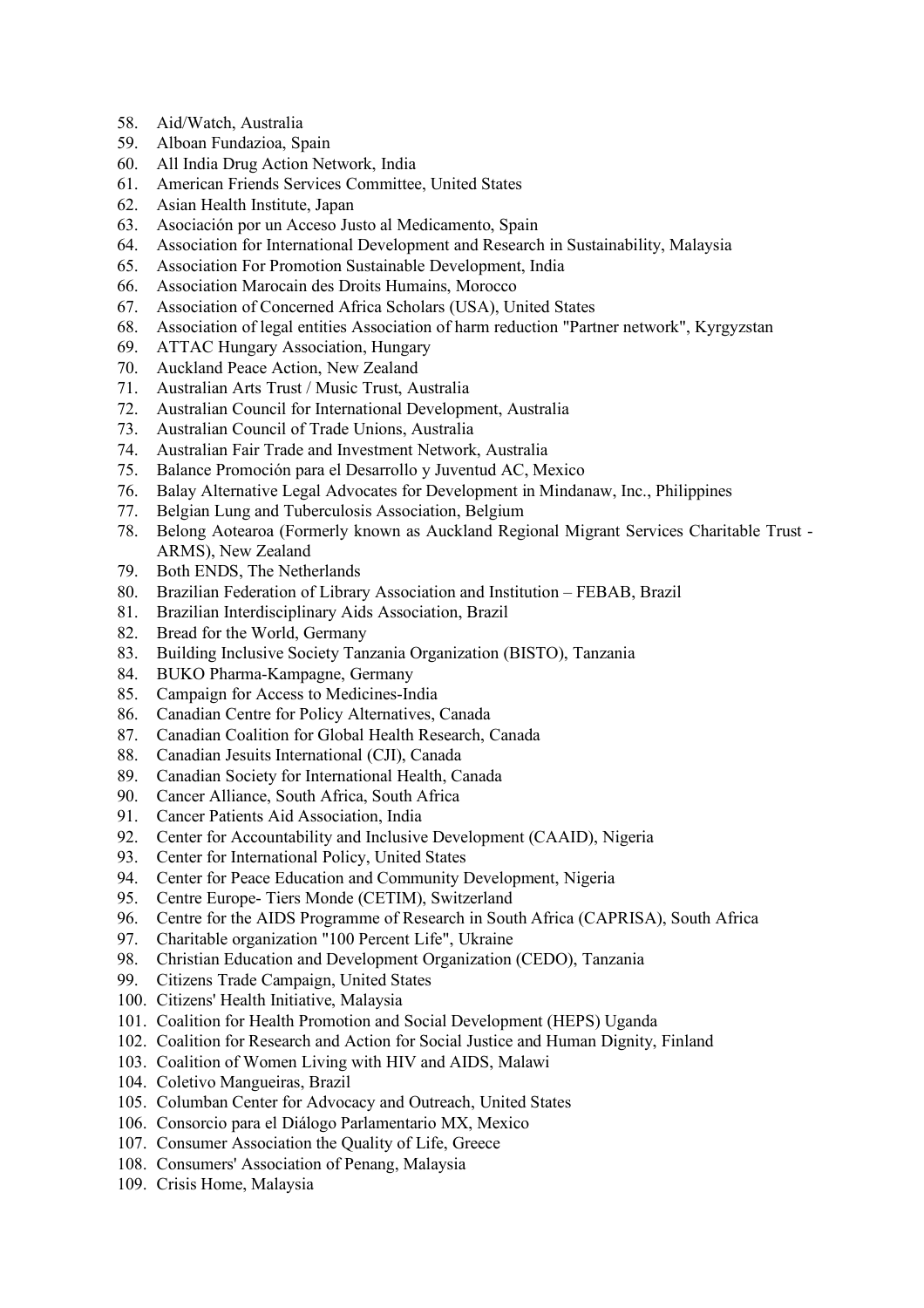- 110. Delhi Network of Positive People, India
- 111. Diverse Women for Diversity, India
- 112. Drug Action Forum-Karnataka, India
- 113. Dua'a Qurie, Palestinian NGO Network, Palestine
- 114. Ecologistas en Acción, Spain
- 115. Equal Health and Medical Access on COVID-19 for All! Japan Network, Japan
- 116. Edmund Rice International, United States
- 117. Equidad de Género: Ciudadanía, Trabajo y Familia, Mexico
- 118. Fair World Project, United States
- 119. Fairwatch Italy, Italy
- 120. Federation of Democratic Labour Unions, Mauritius
- 121. Food Sovereignty Alliance, India
- 122. Fórum Nacional de Prevenção e Erradicação do Trabalho Infantil FNPETI, Brazil
- 123. Foundation for Research in Science Technology and Ecology, India
- 124. Freshwater Action Network Mexico, Mexico
- 125. Fundación Arcoíris por el respeto a la diversidad sexual, Mexico
- 126. Fundación Entreculturas-Fe y Alegría España, Spain
- 127. Fundación Grupo Efecto Positivo, Argentina
- 128. Fundación IFARMA, Colombia
- 129. Fundación Mexicana para la Planeación Familiar, A. C. MEXFAM, Mexico
- 130. Fundación Salud por Derecho, Spain
- 131. Gandhi Development Trust, South Africa
- 132. Gestos (soropositividade, comunicação, gênero), Brazil
- 133. Global Health Advocates / Action Santé Mondiale, France
- 134. Global Humanitarian Progress Corporation, Colombia
- 135. Global Justice Now, United Kingdom
- 136. Grandmothers Advocacy Network, Canada
- 137. Green Without Borders, Kenya
- 138. Groupe d'Action, de Paix et de Formation pour la Transformation (GAPAFOT), Central African Republic
- 139. Grupo de Incentivo à Vida (GIV), Brazil
- 140. Handelskampanjen, Norway
- 141. Health Justice Initiative, South Africa
- 142. Health Equity Initiatives, Malaysia
- 143. HIV Legal Network, Canada
- 144. Human Rights Research Documentation Center (HURIC), Uganda
- 145. Ignation Solidarity Network, United States
- 146. Indian Social Action Forum (INSAF), India
- 147. Indonesia AIDS Coalition, Indonesia
- 148. Indonesia for Global Justice, Indonesia
- 149. Initiative for Health & Equity in Society, India
- 150. Instituto Cidades Sustentaveis, Brazil
- 151. International Treatment Preparedness Coalition-South Asia, India
- 152. International Women's Rights Action Watch Asia Pacific (IWRAW Asia Pacific), Malaysia
- 153. IT for Change, India
- 154. It's Our Future, New Zealand
- 155. Jan Swasthya Abhiyan (JSA) Rajasthan/Prayas, India
- 156. Jesuit Conference of Africa and Madagascar, Kenya
- 157. Jesuit Justice and Ecology Network Africa, Kenya
- 158. Jesuit Missions, United Kingdom
- 159. Just Treatment, United Kingdom
- 160. Justice is Global, United States
- 161. Kenya Legal & Ethical Issues Network on HIV & AIDS, Kenya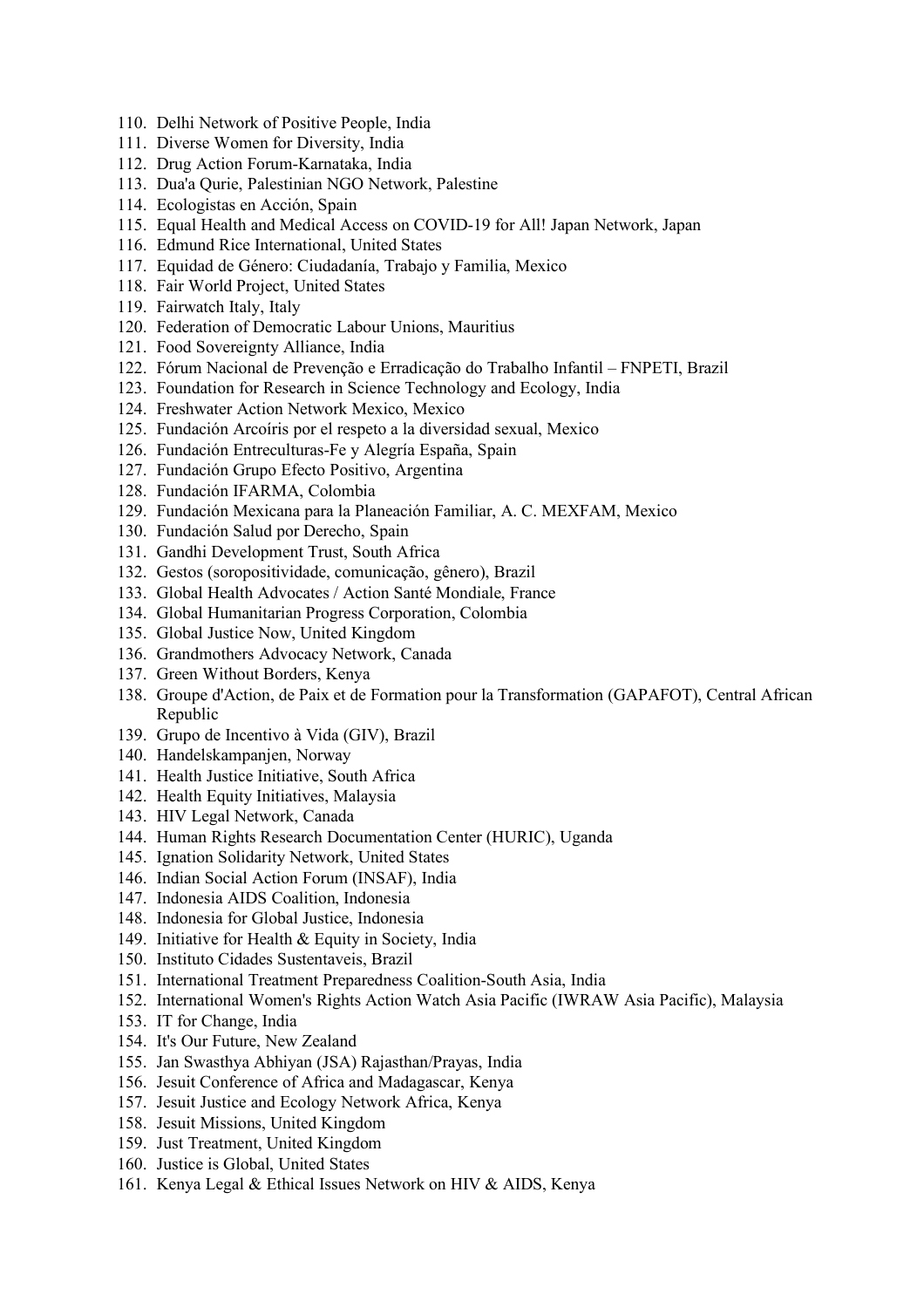- 162. Knowledge Commune, Republic of Korea
- 163. Korean Pharmacists for Democratic Society, Republic of Korea
- 164. Lawyers Collective, India
- 165. Life Concern, Malawi
- 166. Little Sisters of the Assumption, United States
- 167. Madhyam, India
- 168. Malaysian AIDS Council (MAC), Malaysia
- 169. Maritime Union of Australia Victoria Branch, Australia
- 170. Mauritius Trade Union Congress, Mauritius
- 171. Médecins sans Frontière, Japan
- 172. Medical Action Group, Philippines
- 173. Medical Mission Institute Würzburg, Germany
- 174. Medico International, Germany
- 175. Médicos sin marca Colombia, Colombia
- 176. Migration and Sustainable Development Alliance, Mauritius
- 177. Milwaukee Fair Trade Coalition, United States
- 178. MISEREOR Germany, Germany
- 179. Missionary Society of St Columban, Australia
- 180. MY World Mexico, Mexico
- 181. National Campaign for Sustainable Development Nepal, Nepal
- 182. Nelson Mandela TB HIV Community Information and Resource Center CBO Kisumu Kenya
- 183. NETWORK Lobby for Catholic Social Justice, United States
- 184. New South Wales Retired Teachers' Association, Australia
- 185. New Zealand Alternative, New Zealand
- 186. NGO Federation of Nepal, Nepal
- 187. Nigerian Women Agro Allied Farmers Association, Nigeria
- 188. Observatoire de la transparence dans les politiques du médicament, France
- 189. ONG Positive Initiative, Republic of Moldova
- 190. Oxfam New Zealand, New Zealand
- 191. Pacific Asia Resource Center (PARC), Japan
- 192. Pakistan Fisherfolk Forum, Pakistan
- 193. Passionist Center-Justice, Peace and Integrity of Creation, Inc., Philippines
- 194. People PLUS, Belarus
- 195. People's Health Forum, Malaysia
- 196. People's Health Movement Canada, Canada
- 197. People's Health Movement (PHM) Japan Circle, Japan
- 198. People's Health Movement Nepal, Nepal
- 199. People's Health Movement Uganda (PHMUGA), Uganda
- 200. People's Health Movement South Africa, South Africa
- 201. Pertubuhan Kebajikan Intan Zon Kehidupan, Malaysia
- 202. Philippine Alliance of Human Rights Advocates (PAHRA), Philippines
- 203. Philippine Human Rights Information Center (PhilRights), Philippines
- 204. Phoenix Settlement Trust, South Africa
- 205. Positive Malaysian Treatment Access & Advocacy Group (MTAAG+), Malaysia
- 206. Public Citizen, United States
- 207. Public Eye, Switzerland
- 208. Public Health Association of Australia, Australia
- 209. Public Health Research Society Nepal, Nepal
- 210. Red Argentina de Personas Positivas (Redar Positiva), Argentina
- 211. Red de Acceso a Medicamentos, Guatemala
- 212. Réseau québécois sur l'intégration continentale (RQIC), Canada, Quebec
- 213. Rural infrastructure and human resources development organisations, Kpk, Pakistan
- 214. Salesian Missions, Inc. United States